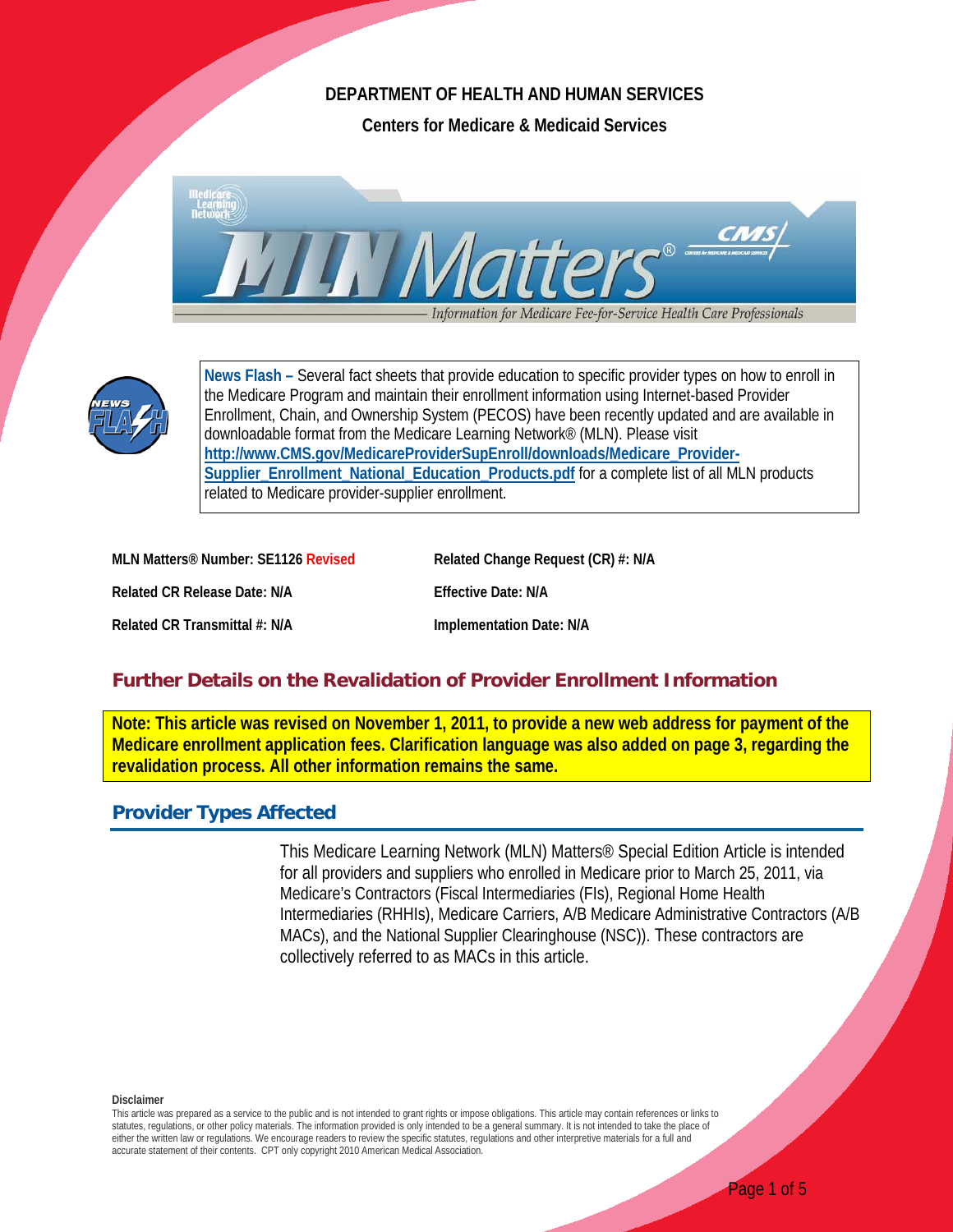# **Provider Action Needed**



### **STOP – Impact to You**

In Change Request (CR) 7350, the Centers for Medicare & Medicaid Services (CMS) discussed the final rule with comment period, titled, "Medicare, Medicaid, and Children's Health Insurance Programs; Additional Screening Requirements, Application Fees, Temporary Enrollment Moratoria, Payment Suspensions and Compliance Plans for Providers and Suppliers" (CMS-6028-FC). This rule was published in the February 2, 2011, edition of the "Federal Register." A related MLN Matters® Article is available at **<http://www.cms.gov/MLNMattersArticles/downloads/MM7350.pdf>** on the CMS website**. This article provides no new policy, but only provides further information regarding the revalidation requirements based on Section 6401 (a) of the Affordable Care Act.**



**All providers and suppliers enrolled with Medicare prior to March 25, 2011, must revalidate their enrollment information, but only after receiving notification from their MAC.**

**Special Note: The Medicare provider enrollment revalidation effort does not change other aspects of the enrollment process. Providers should continue to submit routine changes – address updates, reassignments, additions to practices, changes in authorized officials, information updates, etc – as they always have. If you also receive a request for revalidation from the MAC, respond separately to that request.**



# **GO – What You Need to Do**

**When you receive notification from your MAC to revalidate**:

- Update your enrollment through Internet-based PECOS or complete the 855;
- Sign the certification statement on the application;
- If applicable, pay your fee by going to **[https://pecos.cms.hhs.gov/pecos/feePaymentWelcome.do;](https://pecos.cms.hhs.gov/pecos/feePaymentWelcome.do)** and
- Mail your supporting documents and certification statement to your MAC.

See the Background and Additional Information sections of this article for further details about these changes.

This article was prepared as a service to the public and is not intended to grant rights or impose obligations. This article may contain references or links to statutes, regulations, or other policy materials. The information provided is only intended to be a general summary. It is not intended to take the place of either the written law or regulations. We encourage readers to review the specific statutes, regulations and other interpretive materials for a full and accurate statement of their contents. CPT only copyright 2010 American Medical Association.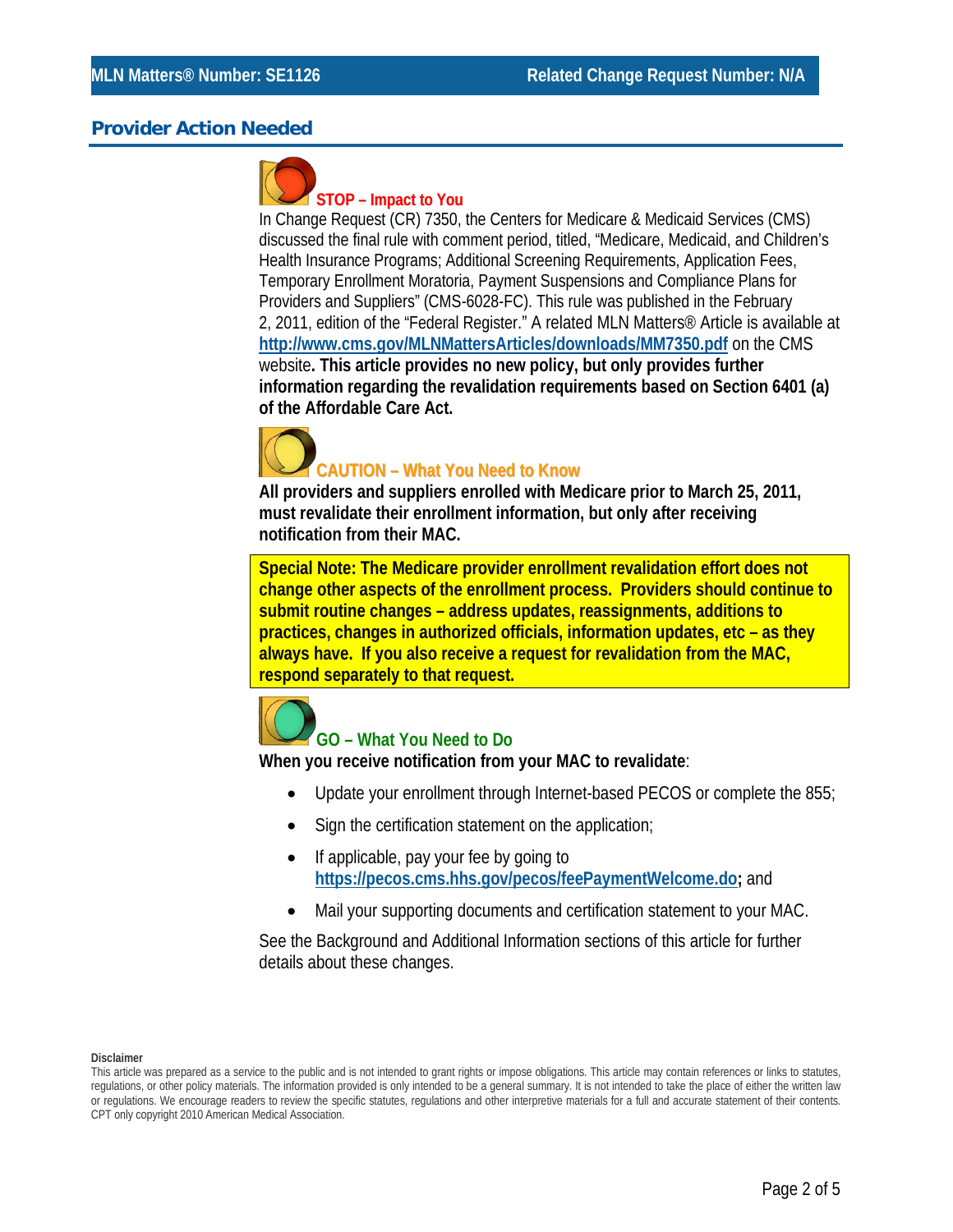#### **Background**

Section 6401 (a) of the Affordable Care Act established a requirement for all enrolled providers and suppliers to revalidate their enrollment information under new enrollment screening criteria. This revalidation effort applies to those providers and suppliers that were enrolled prior to March 25, 2011. **Newly enrolled providers and suppliers that submitted their enrollment applications to CMS on or after March 25, 2011, are generally not impacted**.

CMS has reevaluated the revalidation requirement in the Affordable Care Act, and believes it affords the flexibility to extend the revalidation period for another 2 years. This will allow for a smoother process for providers and contractors. Revalidation notices will now be sent through March of 2015. **IMPORTANT:** This does not affect those providers which have already received a revalidation notice. If you have received a revalidation notice from your contractor respond to the request by completing the application either through internet-based PECOS or by completing the appropriate 855 application form.

**Therefore, between now and 2015, MACs will send out revalidation notices on an intermittent, but regular basis to begin the revalidation process for each**  provider and supplier. **Providers and suppliers must submit the revalidation application only after being asked by their MAC to do so.** Please note that 42 CFR 424.515(d) provides CMS the authority to conduct these off-cycle revalidations.

The first set of revalidation notices went to providers who are billing, but are not currently in PECOS. To identify these providers, contractors searched their local systems and if a Provider Transaction Access Number (PTAN) for a physician was not in PECOS, a revalidation request for that physician was sent. CMS asks all providers who receive a request for revalidation to respond to that request.

- **For providers NOT in PECOS** the revalidation letter will be sent to the special payments or primary practice address because CMS does not have a correspondence address.
- **For providers in PECOS** the revalidation letter will be sent to the special payments and correspondence addresses simultaneously. If these are the same, it will also be mailed to the primary practice address. If you believe you are not in PECOS and have not yet received a revalidation letter, contact your Medicare contractor. Contact information may be found at **[http://www.CMS.gov/MedicareProviderSupEnroll/downloads/contact\\_list.pdf](http://www.cms.gov/MedicareProviderSupEnroll/downloads/contact_list.pdf)** on the CMS website.

This article was prepared as a service to the public and is not intended to grant rights or impose obligations. This article may contain references or links to statutes, regulations, or other policy materials. The information provided is only intended to be a general summary. It is not intended to take the place of either the written law or regulations. We encourage readers to review the specific statutes, regulations and other interpretive materials for a full and accurate statement of their contents. CPT only copyright 2010 American Medical Association.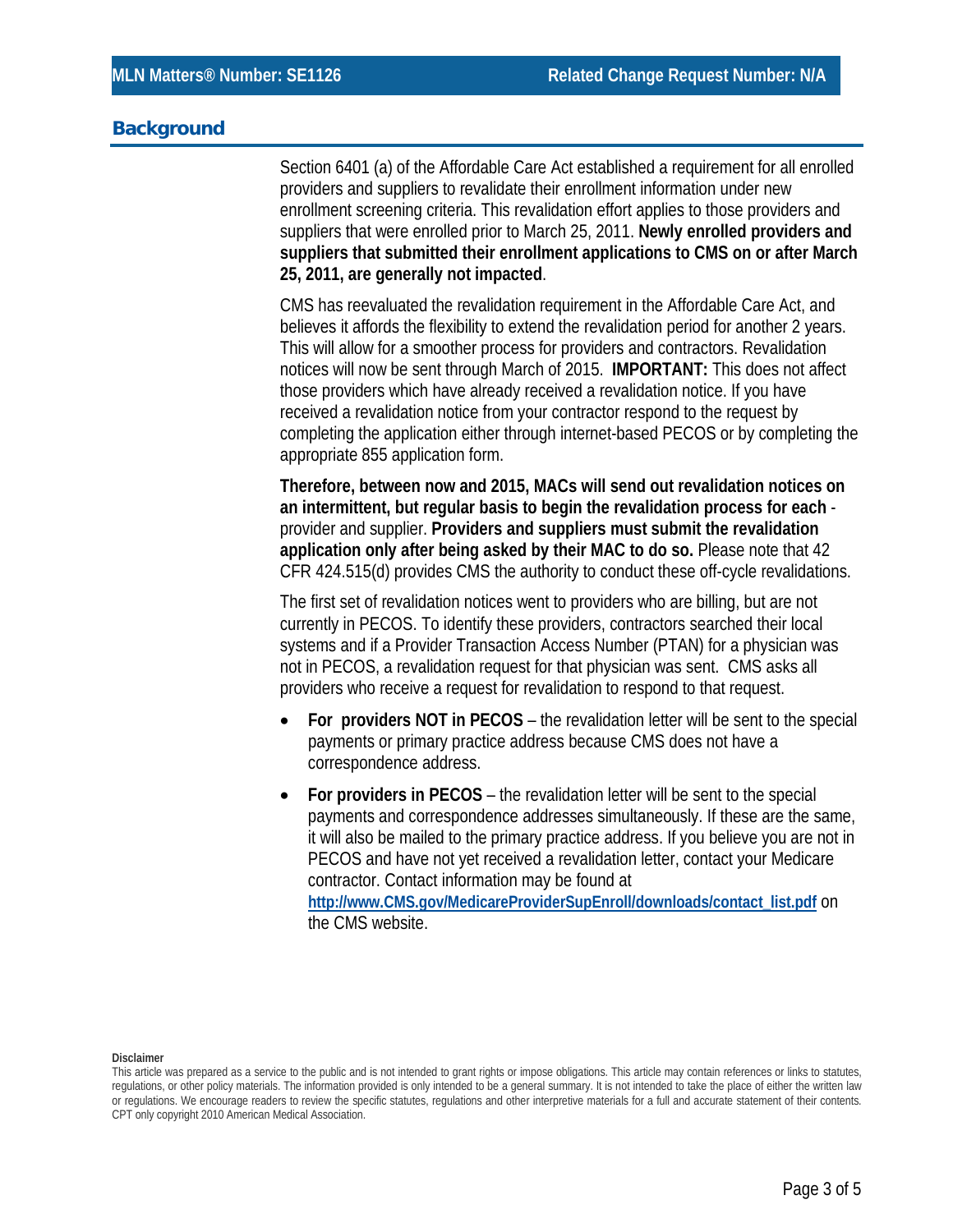**Note:** CMS has structured the revalidation processes to reduce the burden on the providers by implementing innovative technologies and streamlining the enrollment and revalidation processes. CMS will continue to provide updates as progress is made on these efforts.

#### **The most efficient way to submit your revalidation information is by using the Internet-based PECOS.**

To revalidate via the Internet-based PECOS, go to **[https://pecos.cms.hhs.gov](https://pecos.cms.hhs.gov/)** on the CMS website. PECOS allows you to review information currently on file, update and submit your revalidation via the Internet. Once submitted, YOU MUST print, sign, date, and mail the certification statement along with all required supporting documentation to the appropriate MAC IMMEDIATELY.

Section 6401(a) of the Affordable Care Act also requires the Secretary to impose a fee on each "institutional provider of medical or other items or services and suppliers." The application fee is \$505 for Calendar Year (CY) 2011. CMS has defined "institutional provider" to mean any provider or supplier that submits a paper Medicare enrollment application using the CMS-855A, CMS-855B (except physician and nonphysician practitioner organizations), or CMS-855S forms or associated Internetbased PECOS enrollment application.

All institutional providers (i.e., all providers except physicians, non-physicians practitioners, physician group practices and non-physician practitioner group practices) and suppliers who respond to a revalidation request must submit an enrollment fee (reference 42 CFR 424.514) with their revalidation. In mid September, CMS revised the revalidation letter that contractors sent to providers to clarify who must pay the fee. You may submit your fee by ACH debit, or credit card. Revalidations are processed only when fees have cleared. To pay your application fee, go to **<https://pecos.cms.hhs.gov/pecos/feePaymentWelcome.do>** and submit payment as directed. A confirmation screen will display indicating that payment was successfully made. This confirmation screen is your receipt and you should print it for your records. CMS strongly recommends that you mail this receipt to the Medicare contractor along with the Certification Statement for the enrollment application. CMS will notify the Medicare contractor that the application fee has been paid.

Upon receipt of the revalidation request, providers and suppliers have 60 days from the date of the letter to submit complete enrollment forms. **Failure to submit the enrollment forms as requested may result in the deactivation of your Medicare billing privileges.**

## **Additional Information**

For more information about the enrollment process and required fees, refer to MLN Matters® Article MM7350, which is available at

This article was prepared as a service to the public and is not intended to grant rights or impose obligations. This article may contain references or links to statutes, regulations, or other policy materials. The information provided is only intended to be a general summary. It is not intended to take the place of either the written law or regulations. We encourage readers to review the specific statutes, regulations and other interpretive materials for a full and accurate statement of their contents. CPT only copyright 2010 American Medical Association.